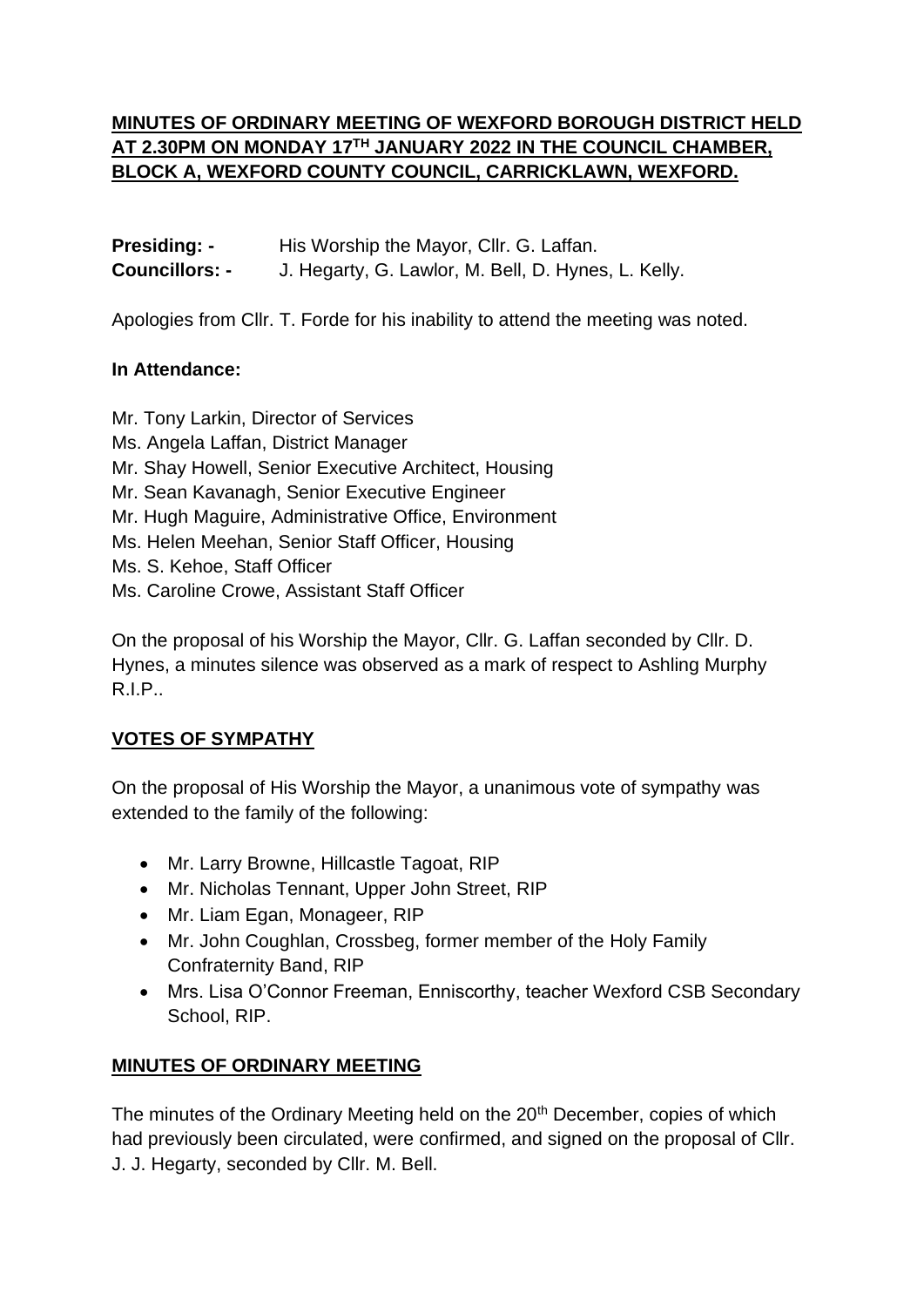## **MINUTES – MATTERS ARISING**

In reply to a query from Cllr. J. Hegarty regarding the ownership of the dangerous wall at Cromwellsfort, Mr. T. Larkin, Director of Services confirmed that he would have an update on the matter for Members at the February meeting.

Ms. A. Laffan advised Members that the Parish Administrator, Fr. B. Swan apologised for his inability to attend today's meeting, however has confirmed his attendance at the February meeting accompanied by a Member of the Parish Committee, to address Members queries in relation to the sale of Dun Mhuire and a new parish hall.

## **IBAL ANTI-LITTER LEAGUE REPORT**

The final IBAL Anti- Litter League Report for 2021, copies which had previously been circulated, was discussed, and noted.

Ms. A. Laffan, District Manager, expressed disappointment that 2 privately owned sites had impacted on the towns overall ranking. Ms. Laffan confirmed that the Environment Section is engaging with the owners to have these sites cleaned up. Members acknowledged the excellent work carried out by Wexford Tidy Towns and all the volunteers, together with Council Clean-up crews, to keep Wexford litter free.

Following a lengthy discussion on littering and antisocial behaviour in some of the town laneways, it was unanimously agreed on the proposal of Cllr. G. Lawlor seconded by Cllr. M. Bell to invite a representative of An Garda Siochana to the February meeting to discuss this issue.

#### **DISABILITY AWARENESS & PARTICIPATION FUNDING 2021/2022**

The Disability Awareness and Participation Funding report, a copy of which had previously been circulated, was noted.

Ms. A. Laffan, District Manager, reminded Members that nominations for funding must be submitted to the Access Officer by the 28<sup>th</sup> January 2022.

#### **REPORTS**

#### **DISTRICT ENGINEER**

The attached report, a copy of which had previously been circulated was discussed and noted.

The following matters raised by Members were addressed by Mr. Sean Kavanagh, Senior Executive Engineer.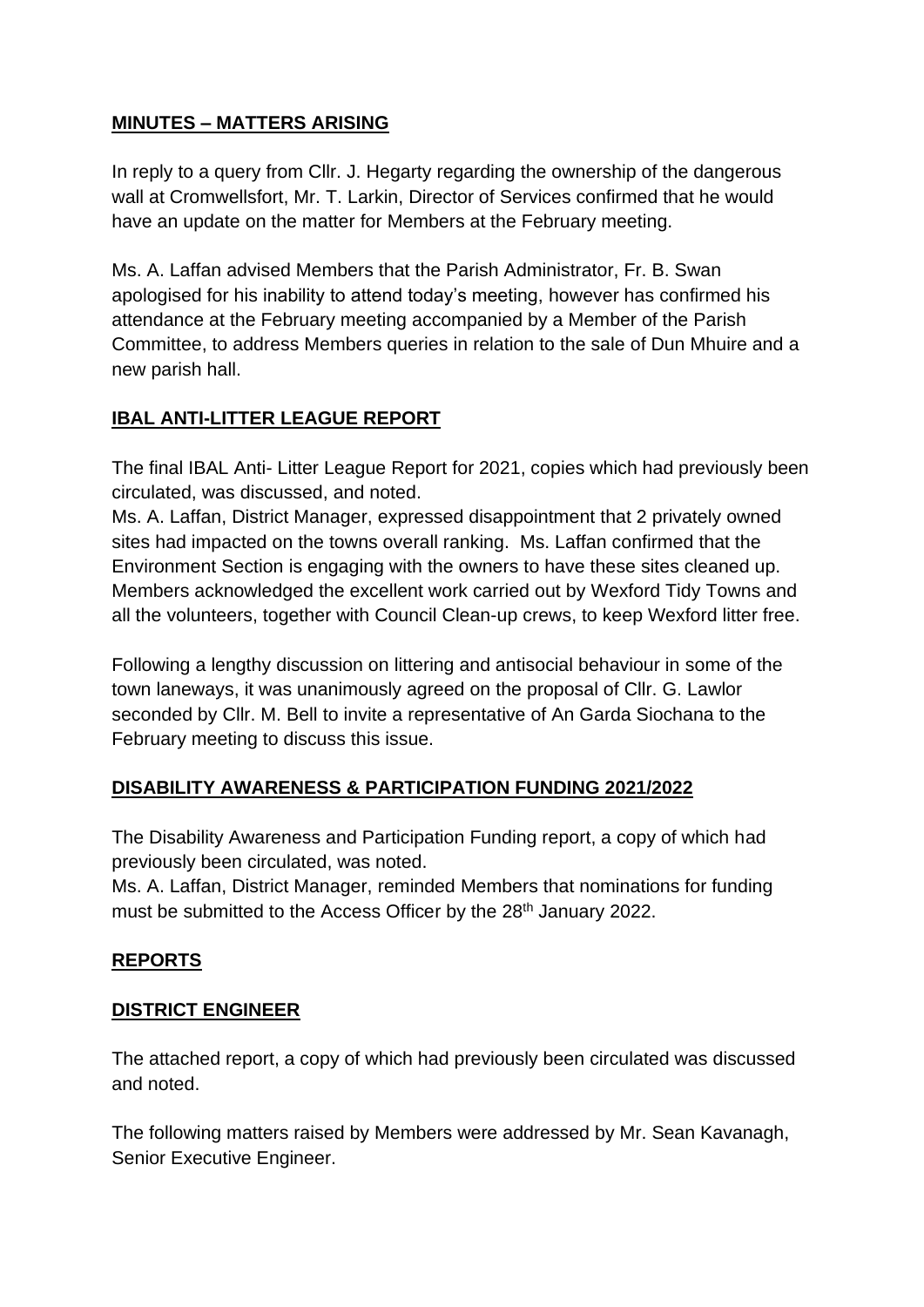- Overgrown trees between Devereux Villas and St. Aidan's Crescent, obstructing street lighting.
- Overgrown trees at Kennedy Park.
- Request for additional public lighting between the Seamus Kelly roundabout and Carcur.
- Request for additional public lighting in Mulgannon
- Public lighting at R741 to Crosstown.
- Repairs to the public lighting on Wexford Bridge.
- Implementation of Residents Only parking in Carrigeen Street.
- Additional Disabled Parking Bays around the town.
- Update in relation to proposed Active Travel measures at Beechlawn / Clonard Avenue and engagement with residents.
- Additional safety measures for users of Min Ryan Park and Redmond Park.
- Policy on Outdoor Dining for 2022
- Update on Outdoor Regeneration Scheme for The Bullring area.
- Timeframe for the installation of the public convenience on Wexford Quay front.
- Update on derelict sites in the District, in particular the need for additional hoarding at the site in Westgate.
- Safety measures in Cluain Dara housing estate
- Update on works and reopening of the Westgate Heritage Centre.
- Replacement of the remaining wooden boards on the quay front.
- Review of the Outdoor Trading Licence Scheme.
- Relocation of a bin at Thomas Street.
- Installation of footpaths and infill lighting in Castlebridge.
- Intermittent water supply issues at Airfiield Road, Castlebridge.
- Update on public consultation in relation to the proposed one way traffic system at School Street.
- Review of speed limits in the District.
- Connection of the Pedestrian lights at Lidl.
- Inadequate surface on the tunnel at play area in Redmond Park.
- Installation of litter bin at Wygram Place.
- Clean up of The Horse River.
- School Transport/Bus Parking at Talbot Green.
- Government funding to deal with drainage issues after recent flooding.
- Works on Carraigmannon Bridge and The Deeps Bridge.
- Repairs to potholes at St. Aidan's Crescent parking area and remarking the disabled parking bay

•

Mr. Kavanagh advised Members that a full review of parking in the District is to be carried out shortly as part of the Transport Strategy which will be presented to Members in due course.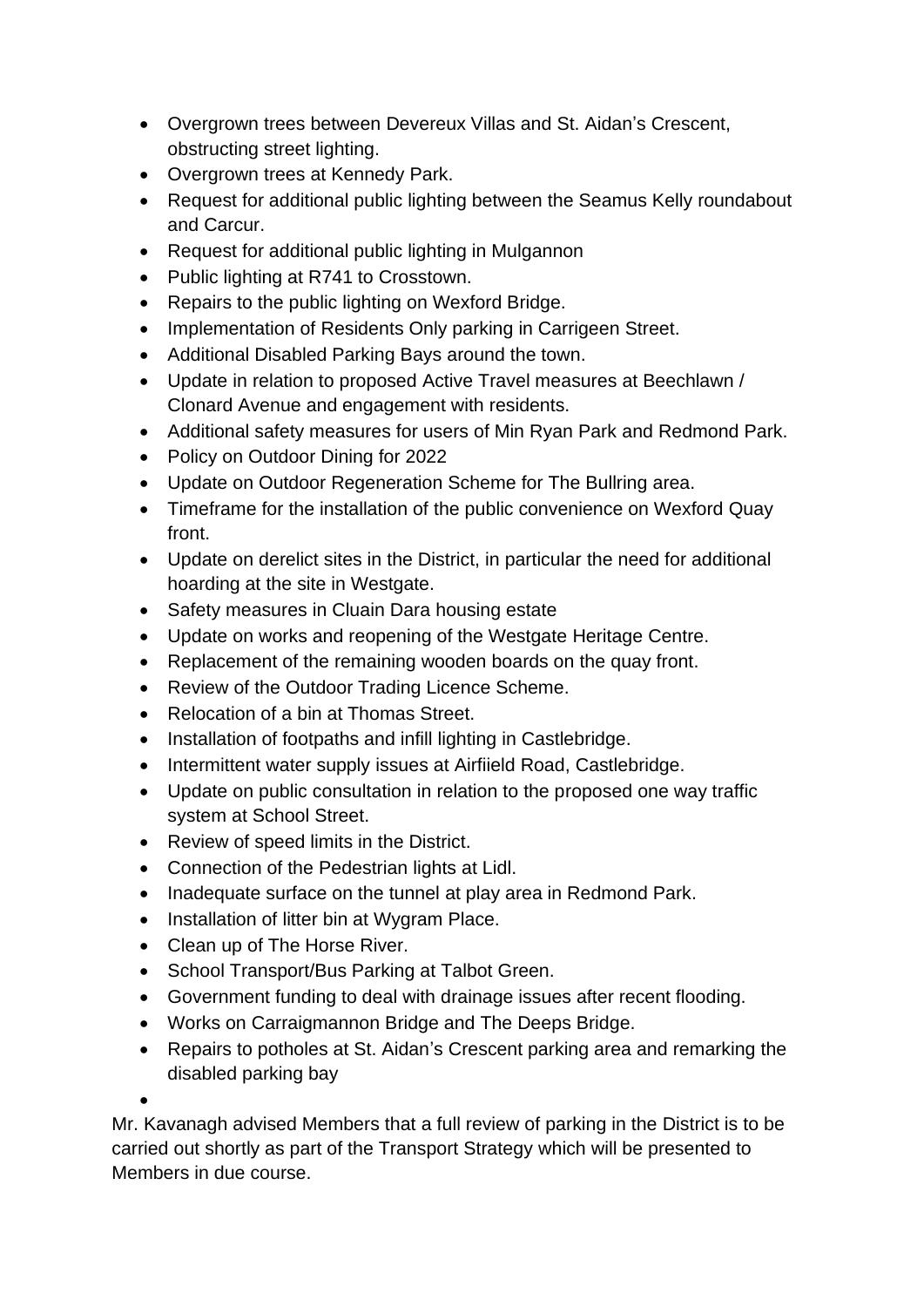His Worship the Mayor, Cllr. G. Laffan, on behalf of Members, thanked all the Council staff for their work in dealing with flooding in the District on Christmas Day.

It being 3.30pm, Cllr. J. Hegarty and Cllr. L. Kelly both gave their apologies and departed the meeting.

## **HOUSING**

#### **"Housing for All" Presentation**

Mr. Shay Howell, Senior Architect, gave a presentation to Members on the "Housing for All" housing delivery action plan for County Wexford for the 5 year period 2022 to 2026.

During discussion, the following matters raised by Members were addressed by Mr. Howell.

- The gap in housing provision over the period of the plan
- Restrictive income thresholds.
- Unallocated housing units at Airhill, Belvedere Road.
- Overpriced housing.
- Options to downsize property
- Number of apartments proposed in the plan.

His Worship the Mayor, Cllr. G. Laffan thanked Mr. Howell, on behalf of members for the detailed presentation.

#### **Housing General Report**

The attached report, a copy of which had previously been circulated was discussed and noted.

The following matters raised by Members were addressed by Ms. H. Meehan, Senior Staff Officer.

- Inspections for Disability Grants.
- Incorporation of transport considerations as part of the Council's housing allocations policy e.g. proximity to schools, shops and other services.

Mr. T. Larkin, Director of Services clarified that discussions with local transport providers will take place as part of the review of the Town Development Plan.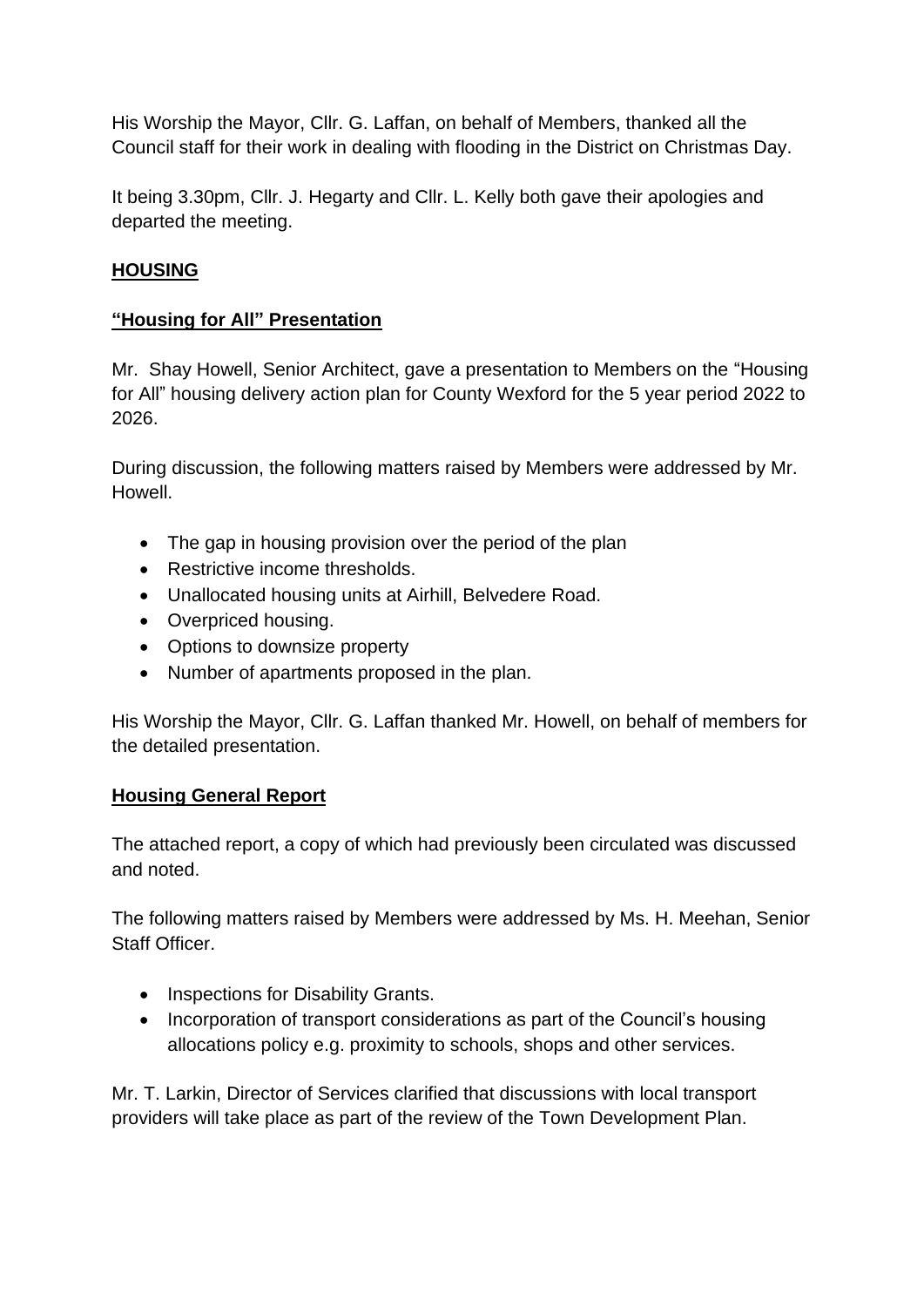#### **ENVIRONMENT**

The attached report, a copy of which has previously been circulated was discussed and noted.

The following matters raised by Members were addressed by Mr. Hugh Maguire, Administrative Officer.

- Access to Ballinesker public convenience at the weekend.
- Clean up after horses on the boardwalk access to the beach at Curracloe.
- Access to the Changing Places unit a Min Ryan Park.

Mr. Maguire was pleased to inform Members that the Christmas Tree Shredding Initiative proved effective, with 2,000 trees approx. shredded, providing mulch for parks and open spaces.

### **PLANNING**

The attached report, a copy of which had previously been circulated, was noted.

#### **WATER SERVICES**

The attached report, a copy of which had previously been circulated, was noted.

#### **COMMUNITY**

The attached report, a copy of which had previously been circulated, was noted.

#### **LIBRARIES, ARCHIVES & ARTS**

The attached report, a copy of which had previously been circulated, was noted.

#### **FIRE SERVICES**

The attached report, a copy of which had previously been circulated, was noted.

#### **PUBLIC REPRESENTATIVES' CASES – DISTRICT REPORT**

The attached report, a copy of which had previously been circulated, was noted.